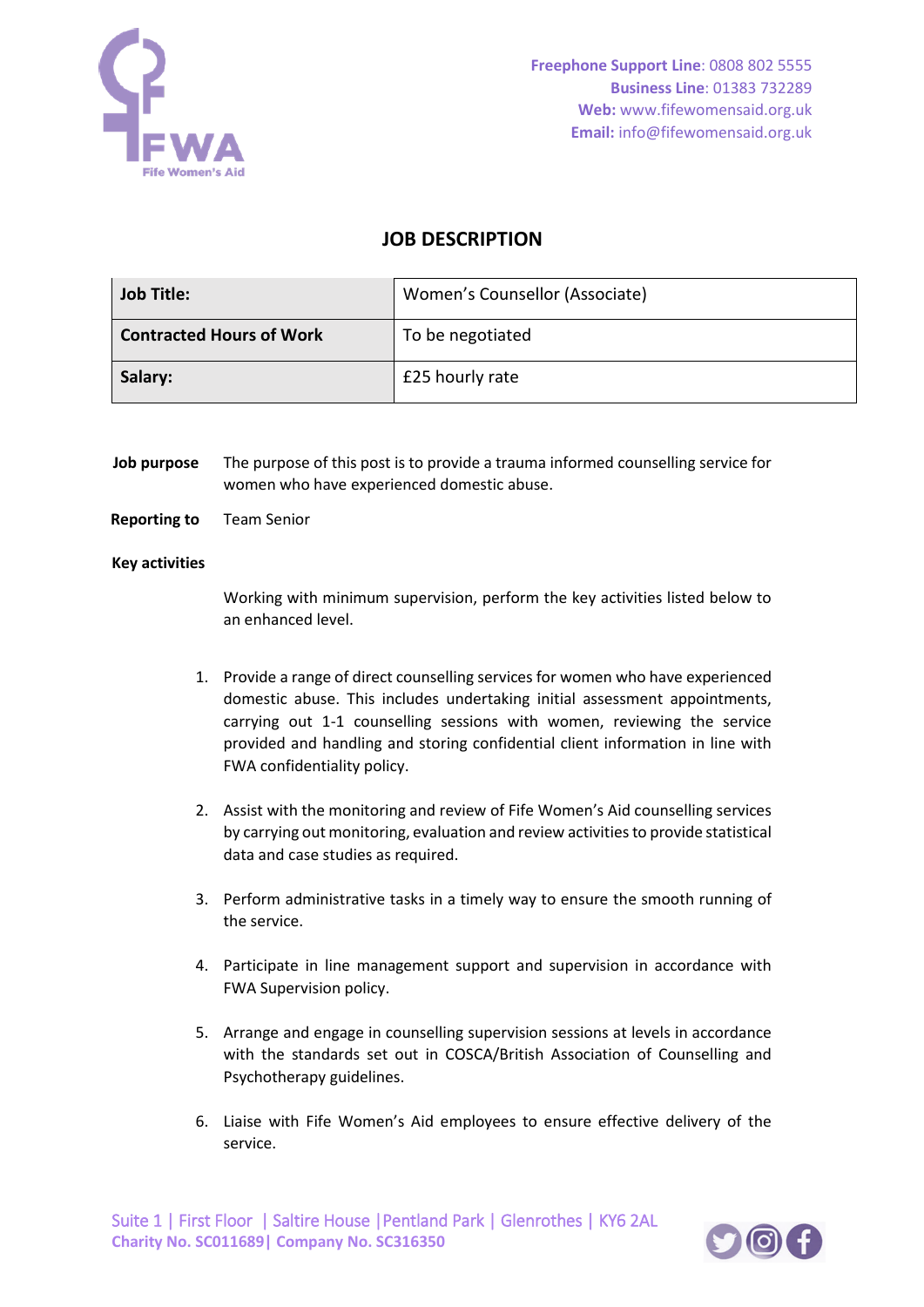- 7. Contribute to maintaining and developing a positive, supportive and integrated service for all service users of Fife Women's Aid and maintaining good public relations out with the organisation.
- 8. Work within the policies, standards and procedures required by Fife Women's Aid, legislation, BACP/COSCA and funders. Maintain up to date information on legislation and good practice relevant to domestic abuse and counselling services.
- 9. Take a proactive role in promoting equality and anti-discriminatory practice throughout all aspects of the work.
- 10. Comply with relevant health and safety legislation and good practice as set out in Fife Women's Aid Health and Safety policies and guidance.
- 11. Perform other duties as reasonably required by the CEO, Operation Lead and Team Seniors.